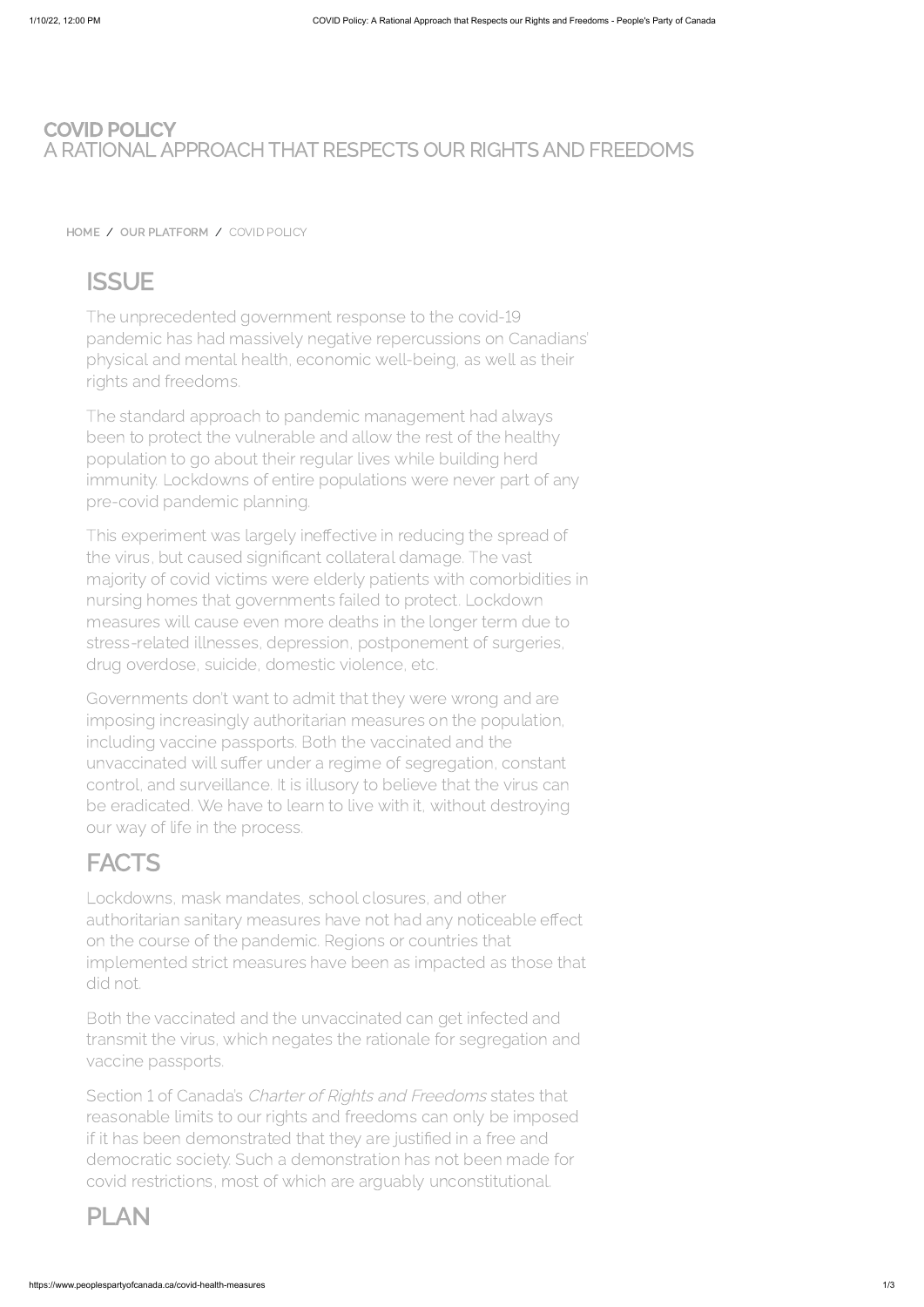Although most of the measures in response to the covid pandemic have been implemented by provincial governments, Ottawa has an important coordinating role to play at the national level and can influence provincial policies. The federal public health agency coordinates policies with provincial agencies. Ottawa also encouraged and supported lockdown policies through the transfer of tens of billions of dollars in financial aid to provinces and territories.

## A People's Party government will:

- Promote a rational and scientifically based approach to the pandemic that focuses on the protection of the most vulnerable, guarantees the freedom of Canadians to make decisions based on informed consent, and rejects coercion and discrimination.
- Fire the Chief Public Health Officer of Canada Theresa Tam and replace her with someone who will work with provincial agencies to implement a rational approach to the pandemic, instead of following the recommendations of the World Health Organization.
- Repeal vaccine mandates and regular testing for federal civil servants and workers in federally regulated industries.
- Repeal vaccine passports for travellers.
- Oppose vaccine mandates, vaccine passports, and other authoritarian measures imposed by provincial governments, and support individuals and groups that challenge such measures in court.
- Support emergency provincial measures to protect the most vulnerable, but stop bailing out provinces that impose economically destructive lockdowns.
- Support medical research and development of therapies to treat covid-19 and other viral diseases.

# DO YOU SUPPORT THIS CAUSE?

First Name Last Name

Email

### ADD SIGNATURE